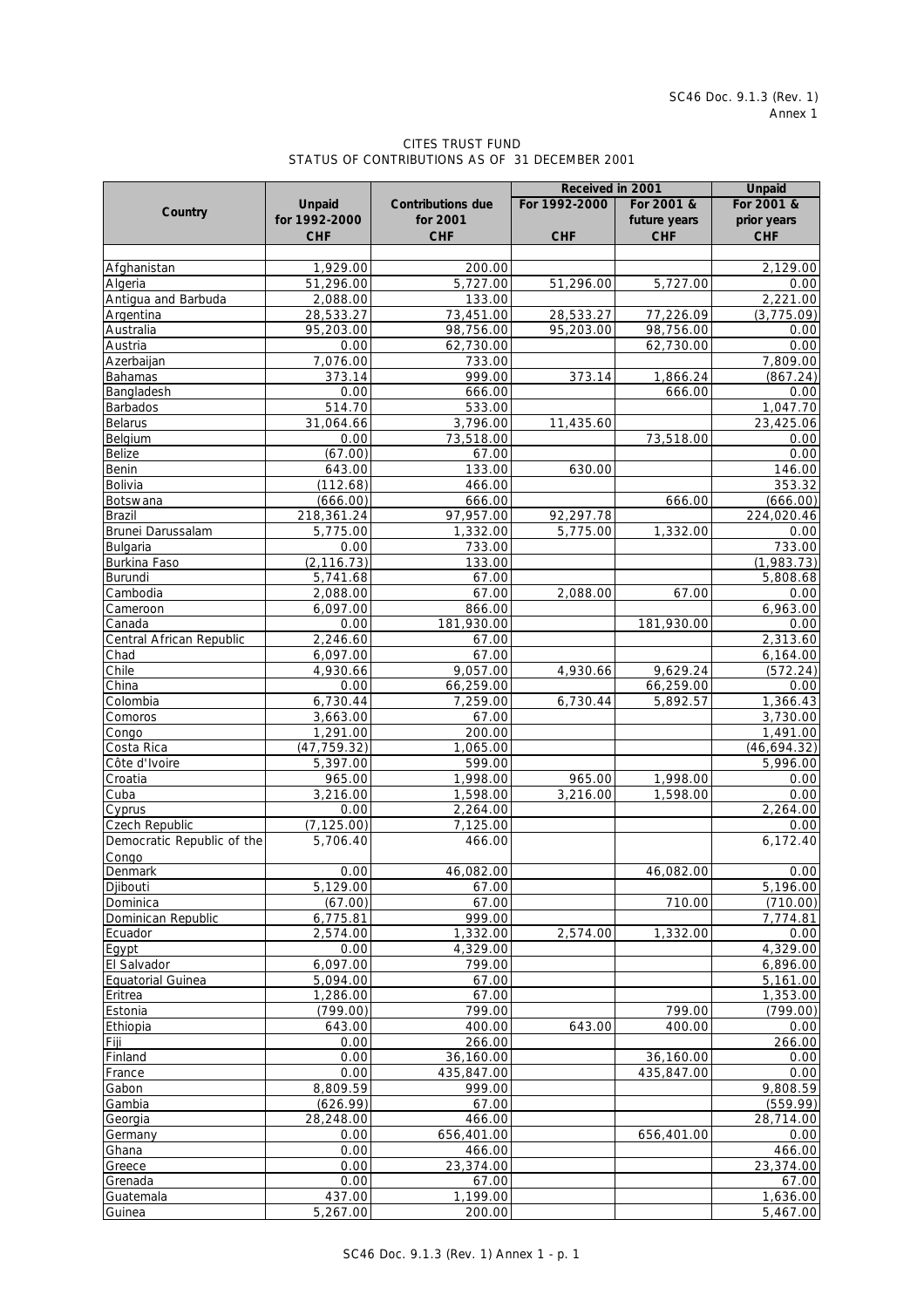|                            |                         |                          | Received in 2001 |              | <b>Unpaid</b>           |
|----------------------------|-------------------------|--------------------------|------------------|--------------|-------------------------|
| Country                    | Unpaid                  | <b>Contributions due</b> | For 1992-2000    | For 2001 &   | For 2001 &              |
|                            | for 1992-2000           | for 2001                 |                  | future years | prior years             |
|                            | <b>CHF</b>              | <b>CHF</b>               | <b>CHF</b>       | <b>CHF</b>   | <b>CHF</b>              |
|                            |                         |                          |                  |              |                         |
| Guinea-Bissau              | 5,855.00                | 67.00                    | 643.00           |              | 5,279.00                |
| Guyana                     | 1,336.22<br>345.95      | 67.00                    |                  |              | 1,403.22<br>545.95      |
| Honduras<br>Hungary        | 0.00                    | 200.00<br>7,991.00       |                  | 7,991.00     | 0.00                    |
| Iceland                    | (7,991.00)              | 7,991.00                 |                  |              | 0.00                    |
| India                      | 19,940.55               | 19,911.00                | 19,940.55        | 19,911.45    | (0.45)                  |
| Indonesia                  | 0.00                    | 12,519.00                |                  | 12,519.00    | 0.00                    |
| Iran (Islamic Republic of) | 298,508.75              | 10,721.00                | 50,000.00        |              | 259,229.75              |
| Israel                     | 34,736.00               | 23,307.00                | 34,736.00        |              | 23,307.00               |
| Italy                      | 60,496.93               | 362,063.00               | 60,496.93        | 342,517.97   | 19,545.03               |
| Jamaica                    | 0.00                    | 400.00                   |                  |              | 400.00                  |
| Japan                      | 0.00                    | 1,370,005.00             |                  | 1,370,005.00 | 0.00                    |
| Jordan                     | 1,265.00                | 400.00                   | 400.00           |              | 1,265.00                |
| Kazakhstan                 | 2,412.00                | 3,196.00                 | 2,412.00         | 3,221.70     | (25.70)                 |
| Kenya                      | 0.00                    | 466.00                   |                  | 466.00       | 0.00                    |
| Latvia<br>Liberia          | (5, 146.00)<br>6,097.00 | 1,132.00<br>133.00       |                  | 1,132.00     | (5, 146.00)<br>6,230.00 |
| Liechtenstein              | 0.00                    | 400.00                   |                  | 400.00       | 0.00                    |
| Luxembourg                 | 0.00                    | 4,528.00                 |                  | 4,528.00     | 0.00                    |
| Madagascar                 | (841.56)                | 200.00                   |                  |              | (641.56)                |
| Malawi                     | 2,567.00                | 133.00                   |                  |              | 2,700.00                |
| Malaysia                   | 0.00                    | 12,186.00                |                  | 12,186.00    | 0.00                    |
| Mali                       | 3,846.00                | 133.00                   |                  |              | 3,979.00                |
| Malta                      | 0.00                    | 932.00                   |                  | 932.00       | 0.00                    |
| Mauritania                 | 1,661.00                | 67.00                    |                  |              | 1,728.00                |
| Mauritius                  | 0.00                    | 599.00                   |                  |              | 599.00                  |
| Mexico                     | 22,295.80               | 66,259.00                | 22,295.80        | 25,518.91    | 40,740.09               |
| Monaco                     | 0.00                    | 266.00                   |                  | 266.00       | 0.00                    |
| Mongolia                   | (643.00)                | 133.00                   |                  |              | (510.00)                |
| Morocco                    | 5,786.00                | 2,730.00                 | 2,730.00         |              | 5,786.00                |
| Mozambique<br>Myanmar      | 0.00<br>363.67          | 67.00<br>533.00          | 363.67           | 491.48       | 67.00<br>41.52          |
| Namibia                    | (466.00)                | 466.00                   |                  |              | 0.00                    |
| Nepal                      | 0.00                    | 266.00                   |                  | 266.00       | 0.00                    |
| Netherlands                | 0.00                    | 108,679.00               |                  | 108,679.00   | 0.00                    |
| New Zealand                | 0.00                    | 14,717.00                |                  |              | 14,717.00               |
| Nicaragua                  | 973.77                  | 67.00                    |                  |              | 1,040.77                |
| Niger                      | 6,097.00                | 133.00                   |                  |              | 6,230.00                |
| Nigeria                    | (8,760.78)              | 2,131.00                 |                  |              | (6,629.78)              |
| Norway                     | 0.00                    | 40,621.00                |                  | 40,621.00    | 0.00                    |
| Pakistan                   | 7,720.00                | 3,929.00                 | 2,847.00         |              | 8,802.00                |
| Panama                     | 3,381.32                | 866.00                   | 1,720.00         |              | 2,527.32                |
| Papua New Guinea           | 1,620.20                | 466.00                   |                  |              | 2,086.20                |
| Paraguay                   | 882.48                  | 932.00<br>6,593.00       |                  |              | 1,814.48                |
| Peru<br>Philippines        | 11,843.43<br>0.00       | 5,394.00                 | 11,843.43        | 1,243.83     | 5,349.17<br>5,394.00    |
| Poland                     | (13,052.00)             | 13,052.00                |                  |              | 0.00                    |
| Portugal                   | 0.00                    | 28,701.00                |                  | 28,701.00    | 0.00                    |
| Qatar                      | 0.00                    | 736.00                   |                  | 2,944.00     | (2,208.00)              |
| Republic of Korea          | 0.00                    | 66,992.00                |                  | 66,992.00    | 0.00                    |
| Republic of Moldova        | 0.00                    | 333.00                   |                  |              | 333.00                  |
| Romania                    | 0.00                    | 3,729.00                 |                  |              | 3,729.00                |
| Russian Federation         | 10.00                   | 71,720.00                |                  |              | 71,730.00               |
| Rwanda                     | (67.00)                 | 67.00                    |                  |              | 0.00                    |
| Saint Kitts and Nevis      | 0.00                    | 67.00                    |                  |              | 67.00                   |
| Saint Lucia                | 0.00                    | 67.00                    |                  | 67.00        | 0.00                    |
| Saint Vincent and the      | 0.00                    | 67.00                    |                  |              | 67.00                   |
| Grenadines                 |                         |                          |                  |              |                         |
| Saudi Arabia               | 0.00                    | 37,425.00                |                  | 37,425.00    | 0.00                    |
| Senegal<br>Seychelles      | 6,097.00<br>3,754.00    | 400.00<br>133.00         |                  |              | 6,497.00<br>3,887.00    |
| Sierra Leone               | 1,286.00                | 67.00                    | 1,286.00         | 67.00        | 0.00                    |
| Singapore                  | (11,920.00)             | 11,920.00                |                  |              | 0.00                    |
| Slovakia                   | (2, 331.00)             | 2,331.00                 |                  |              | 0.00                    |
| Slovenia                   | 2,573.00                | 4,062.00                 | 2,573.00         | 4,062.00     | 0.00                    |
| Somalia                    | 6,097.00                | 67.00                    |                  |              | 6,164.00                |
| South Africa               | 20,584.00               | 24,373.00                | 20,584.00        | 24,373.00    | 0.00                    |
| Spain                      | 0.00                    | 172,541.00               |                  | 172,541.00   | 0.00                    |